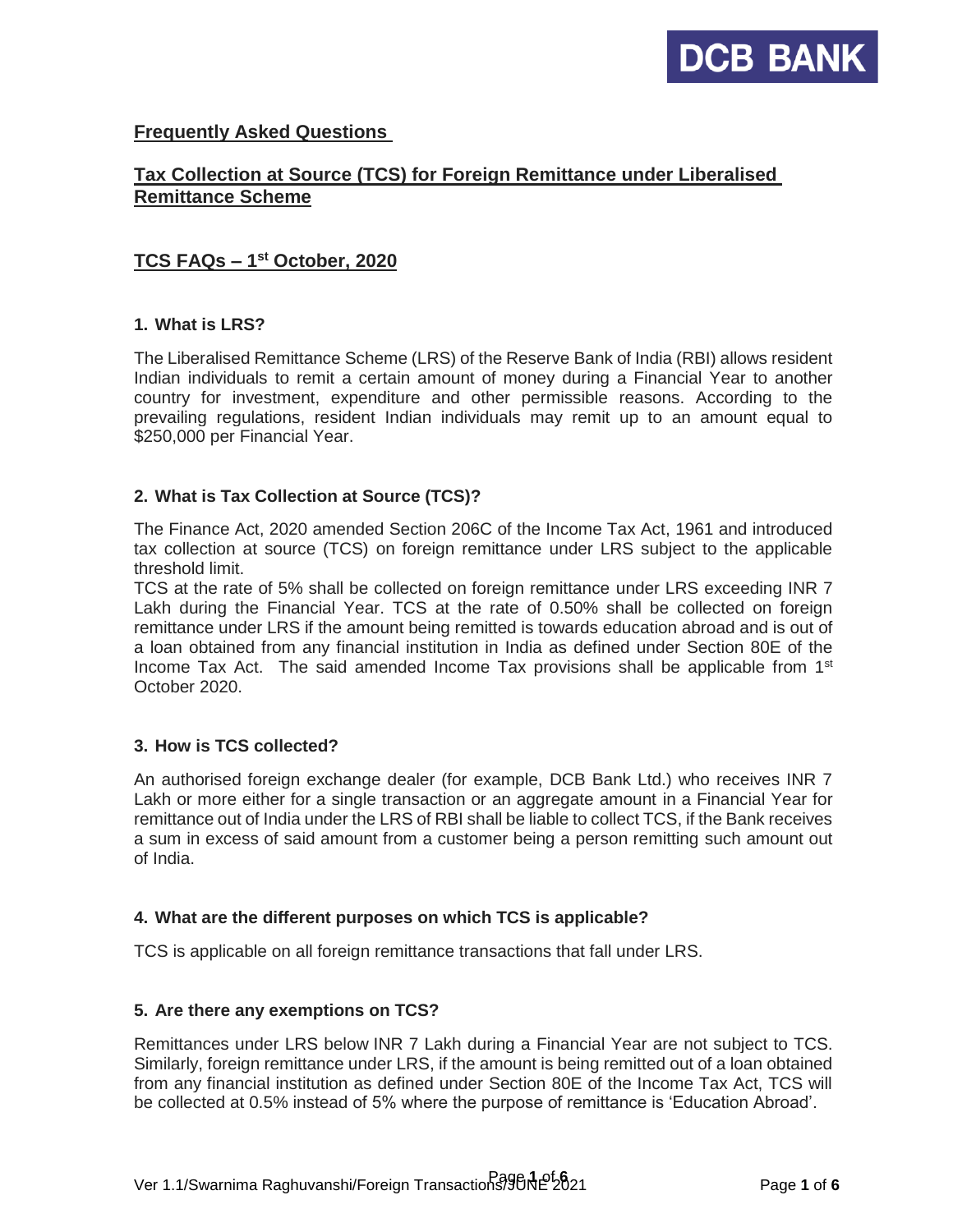

TCS shall not apply, if the remitter is,

- (i) liable to tax deducted at source under IT Act and has deducted such amount;
- (ii) the Central Government, a State Government, an embassy, a High commission, a legation, a commission, a consulate, the trade representation of a foreign state, a local authority or any other person as notified by the Central Government.

#### **6. How is TCS computed for foreign remittance transactions?**

This example demonstrates how TCS is applicable for foreign remittances. *Example 1.*

|   | Sr. No. Customer | Foreign        | Foreign                             | <b>TCS</b>   | <b>TCS</b> | <b>TCS Rate</b> | <b>TCS</b> |
|---|------------------|----------------|-------------------------------------|--------------|------------|-----------------|------------|
|   |                  | Remittance     | Remittance on Applicable Applicable |              |            | $\%$            | Amount     |
|   |                  | under LRS till | 1 Oct 2020                          | Yes/No       | Amount     |                 | (INR)      |
|   |                  | 30 Sept 2020   | (INR)                               |              | (INR)      |                 |            |
|   |                  | (INR)          |                                     |              |            |                 |            |
|   |                  |                |                                     |              |            |                 |            |
|   | A                | 5,00,000       | 2,00,000                            | N            |            |                 |            |
|   |                  |                |                                     |              |            |                 |            |
| 2 | B                | 6,00,000       | 2,00,000                            |              | 1,00,000   | 5%              | 5,000      |
|   |                  |                |                                     |              |            |                 |            |
| 3 | C                | 8,00,000       | 2,00,000                            | $\checkmark$ | 3,00,000   | 5%              | 15,000     |
|   |                  |                |                                     |              |            |                 |            |
| 4 |                  | 8,00,000       | 2,00,000*                           |              | 3,00,000   | 0.5%            | 1500       |

\* Fund for remittance utilised from a loan obtained from a financial institution as defined under Section 80E of the Income Tax Act for the purpose of pursuing education abroad.

### **7. Can I avail tax credit on TCS?**

Yes, the remitter may claim credit for TCS amount by filing the Income Tax Return subject to applicable Income Tax provisions.

### **8. Will GST be applicable on TCS?**

No GST will be applicable on the TCS. However, GST will be applicable on the currency conversion, remittances charges or any other charges as applicable.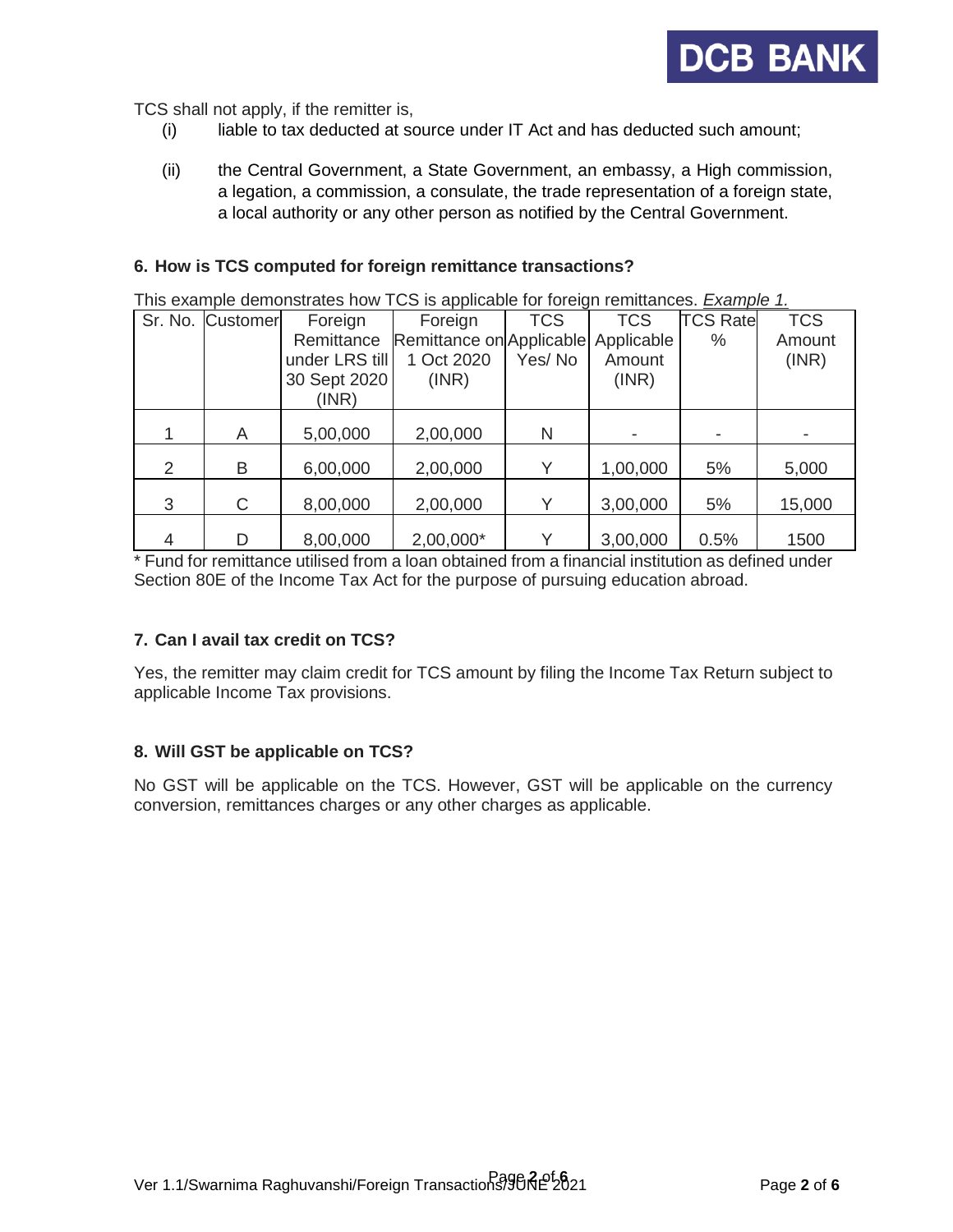

## **TCS FAQs for CARDS**

#### **9. Is TCS applicable on DCB Debit Card?**

Yes, TCS at the rate of 5% will be applicable on all overseas transaction done through DCB Debit Card, including transactions done on Foreign Merchants or sites which offer Dynamic Currency Conversion (DCC) transactions.

### **10. Is TCS applicable on DCB Niyo Global Card?**

Yes, TCS at the rate of 5% will be applicable on all overseas transaction done DCB Niyo Global Card, including transactions done on Foreign Merchants or sites which offer Dynamic Currency Conversion (DCC) transactions.

#### **11. TCS will be applicable for ATM or POS or e-commerce transactions?**

TCS will be applicable for all foreign cash withdrawals through ATM, POS or ecommerce, including transactions done on Foreign Merchants or sites which offer Dynamic Currency Conversion (DCC) transactions.

#### **12. I have an initiated a card transaction amounting to INR 100 equivalent. What will be the TCS impact on my Card transactions?**

TCS will be collected on each and every foreign transaction using your DCB Debit Card and DCB Niyo Global Card.

At the time of processing the transaction, the availability of fund to the extent of the transaction amount of INR 100 and TCS at the rate of 5% which is INR 5.

- If, INR 105 is available, then the transaction will be processed.
- If the fund available is lesser than INR 105, the transaction will be declined.

#### **13. How can I claim refund for the TCS levied on DCB Debit Card transactions, if I have not exceeded the threshold limit of INR 7 Lakh?**

If the transaction is within the regulatory limit of INR 7 Lakh during the Financial Year, the TCS amount will be reversed within 5 days from the date of transaction.

# **14. What will happen if the foreign transaction done using my card is using a loan obtained from any financial institution, for the purpose of pursuing education**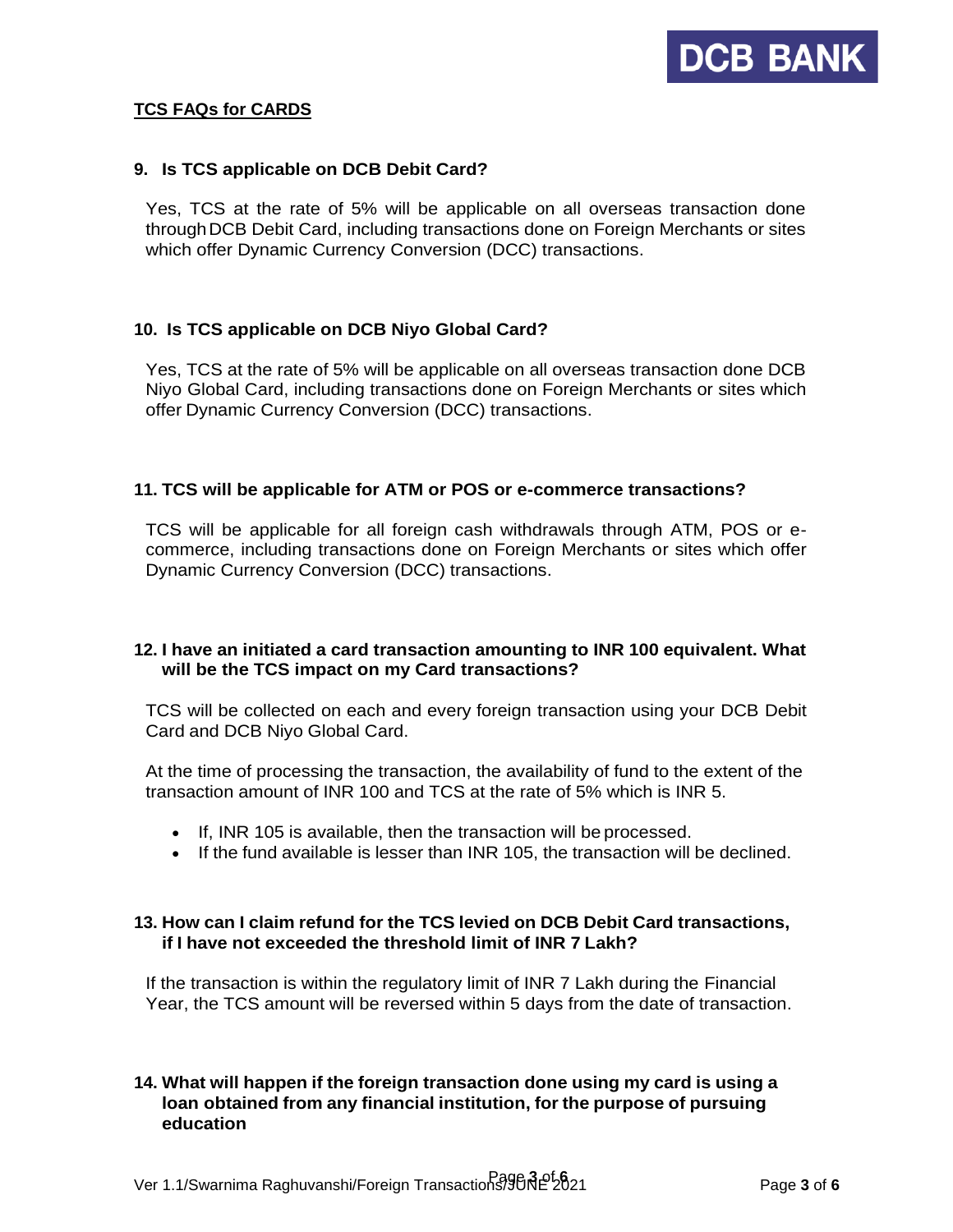

TCS @ 5% will be levied at the time of the transaction. Refund will be effected in 5 days from the date of transaction, if the below mentioned documents are emailed to [customercare@dcbbank.com](mailto:customercare@dcbbank.com)

- a. Approved loan sanction letter for educational purpose
- b. Statement for fund transfer to DCB Bank Card/ Loan account to ascertain thesource of funds

If the transaction has exceeded the regulatory limit of INR 7 Lakh from all sources, refund of TCS will be effected only at the rate of 4.5%, after appropriating 0.5% towards TCS on Overseas Education, provided above documents are emailed to the given address.

### **15. In the event of a refund of TCS, in which account the credit will be effected?**

TCS amount will be refunded in the account from which TCS has been debited.

### **16. Foreign transaction using my DCB Debit Card/ DCB Niyo Global Card has been cancelled or reversed. What will happen to the TCS levied for those transactions?**

TCS once collected cannot be refunded by the Bank, if the reversal or the cancellation of the transaction has not happened on the same date of the transaction. However, TCS credit can be claimed by filing the Income Tax Return, subject to applicable Income Tax provisions.

### **17. How can I get the TCS certificate?**

Please register your email ID with DCB Bank Ltd., the certificate will be emailed to you every Quarter subject to applicable Income Tax provisions.

If you need the certificate on adhoc basis, please write in to [customercare@dcbbank.com](mailto:customercare@dcbbank.com) from your registered email ID.

### **18. In the event of any transaction reversal, will the TCS amount be refunded?**

Once a transaction is done using DCB Debit Card or DCB Niyo Global Card and in the case of any reversal leading to refund of transaction amount, the originally collected TCS will not be refunded; except, on the transaction where reversal is done on the date of original transaction itself. However, TCS credit can be claimed by the card holder when filing the Income Tax Return, subject to applicable Income Tax provisions.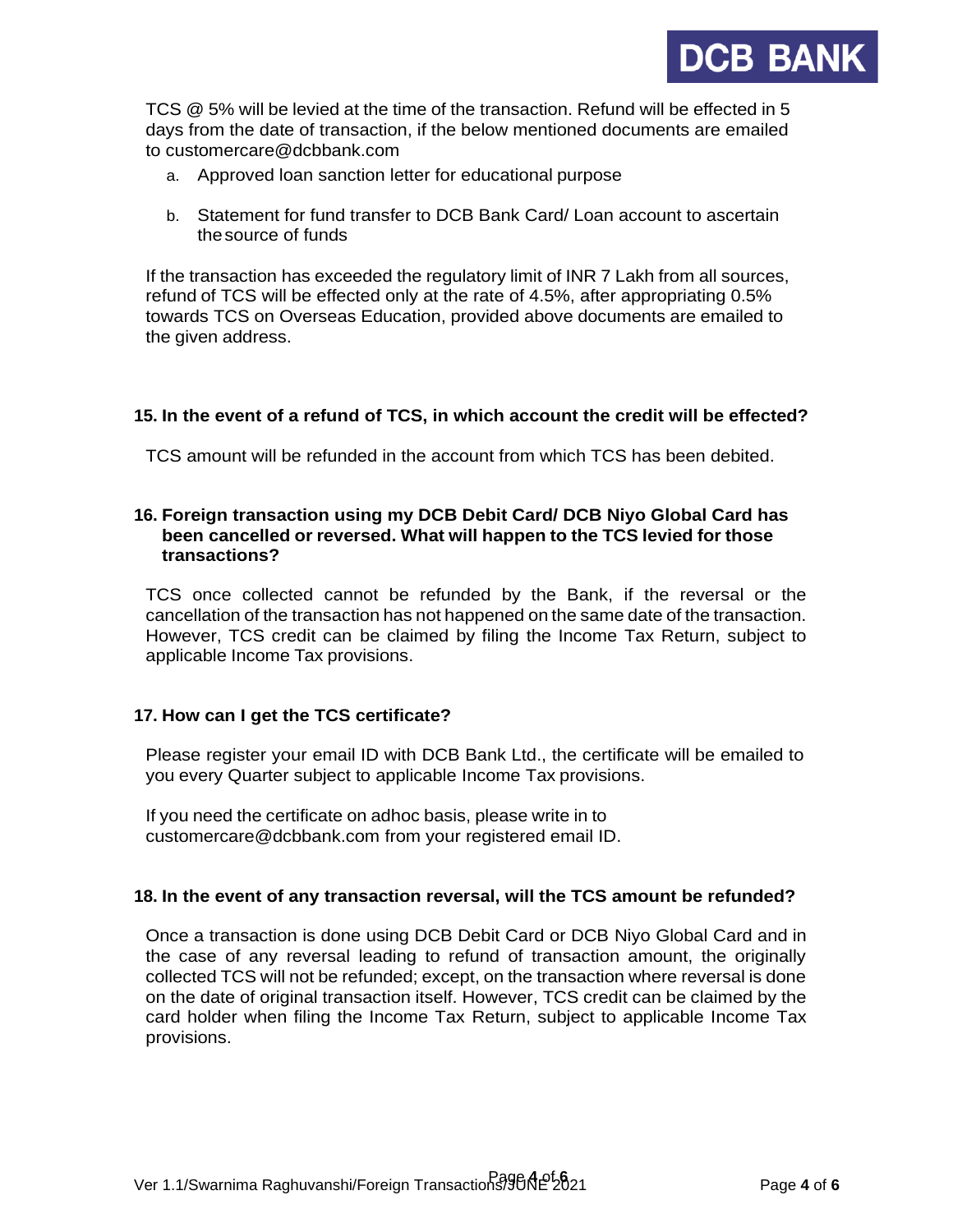# **Additional TCS FAQs From 1st July, 2021**

#### **19. What is section 206CCA?**

Section 206CCA of the Income Tax Act, 1961 (the "Act") provides Collection of Tax at Source (TCS) from the customer/buyer /remitter at higher rates in the event of specific transactions (including outward remittance under LRS), if the customer/ buyer/ remitter is a specified person (i.e. non-filer of Income Tax Returns) as defined u/s 206CCA of the Act**.** 

### **20. From what date is the section 206CCA applicable?**

Section 206CCA is applicable from 1<sup>st</sup> July 2021.

### **21. Applicable on which type of transactions?**

The higher rate of TCS shall be also collected for transactions under LRS that exceed the threshold of INR 7 Lakh in a Financial Year and the customer/ remitter/ buyer is a non-filer of Income Tax Returns as defined u/s 206CCA of the Act. Higher TCS rates are also applicable for some other transactions as prescribed under the Income Tax provisions.

# **22. When is the increase rate on TCS applied?**

The TCS is required to be collected at higher rates than prescribed in the Act, if the person has not filed Income Tax returns for two Assessment Years relevant to the two previous years immediately prior to the previous year in which tax is required to be collected, for which the time limit of filing of Income Tax Return under section 139(1) has expired: and

Going back to Point 6 'Example 1' in this FAQ document, the aggregate of TDS and TCS in this case is INR 50,000 or more in each of the two previous years.

### **23. What is the TCS applicable rate?**

If the buyer/ remitter/ customer fulfils the conditions in Point 22, then TCS shall be collected at higher of the following two rates:

- a) at twice the rate specified in the relevant provision of the Act or
- b) at the rate of 5%

Higher rates of TCS 10% instead of 5% will be applicable in the case of any LRS transactions (Foreign Remittance, International Debit Card, and International Pre-Paid Cards).

*Example 2:* A person has done LRS remittance in FY 2021-22 amounting to INR 4 Lakh. Additionally he used a Debit Card abroad for an international transaction of INR 5 Lakh on  $5<sup>th</sup>$  July, 2021 and the same day he also used his Pre-Paid Card for another international transaction of INR 2 Lakh. The customer is a non-filer of IT returns as specified u/s 206CCA of the Act.

• Calculation of TCS: Remittance Transaction: INR 4 Lakh Debit Card and Pre-Paid Card transaction: INR 7 Lakh (INR 5 Lakh + INR 2 Lakh) Total Amount: INR 11 Lakh